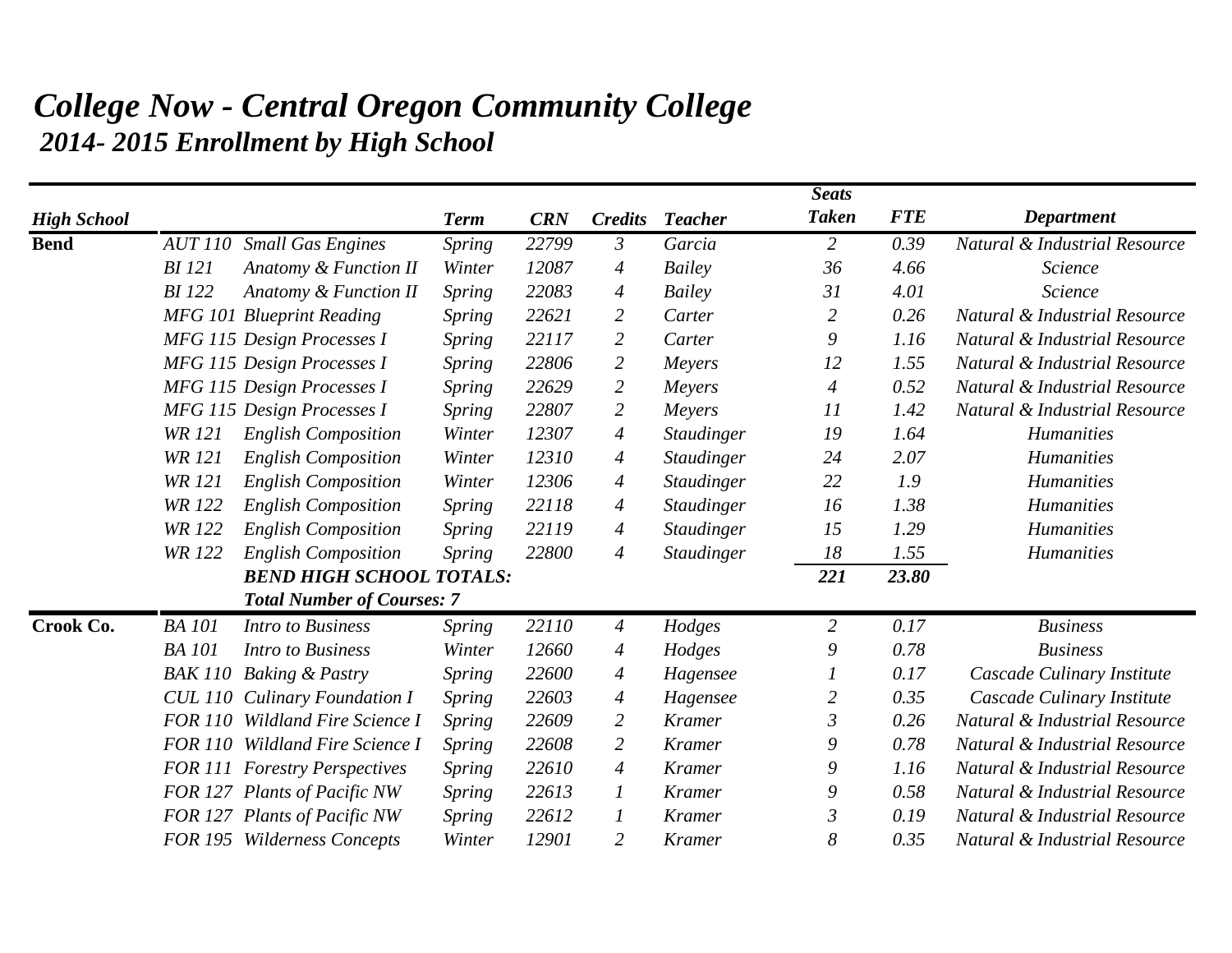|                  |                | FOR 195 Wilderness Concepts             | Winter        | 12900 | $\overline{c}$ | <b>Kramer</b>   | $\mathfrak{Z}$   | 0.13  | Natural & Industrial Resource |
|------------------|----------------|-----------------------------------------|---------------|-------|----------------|-----------------|------------------|-------|-------------------------------|
|                  |                | MFG 115 Design Processes I              | Spring        | 21850 | 2              | Hall            | $\overline{2}$   | 0.26  | Natural & Industrial Resource |
|                  | <b>WR</b> 121  | <b>English Composition</b>              | Winter        | 12300 | $\overline{A}$ | Churchill-Dicks | 17               | 1.47  | Humanities                    |
|                  | <b>WR 122</b>  | <b>English Composition</b>              | Spring        | 21863 | $\overline{4}$ | Churchill-Dicks | 14               | 1.21  | Humanities                    |
|                  |                | <b>CROOK COUNTY HIGH SCHOOL TOTALS:</b> |               |       |                |                 | 91               | 7.86  |                               |
|                  |                | <b>Total Number of Courses: 10</b>      |               |       |                |                 |                  |       |                               |
| <b>Culver</b>    | <b>BA</b> 101  | <b>Intro to Business</b>                | Winter        | 12903 | $\overline{A}$ | Goad            | $\mathcal{I}$    | 0.6   | <b>Business</b>               |
|                  | <b>HST 106</b> | <b>World History</b>                    | Spring        | 22791 | $\overline{A}$ | Russell         | 15               | 1.29  | World Languages & Cultures    |
|                  | <b>MTH 111</b> | College Algebra                         | Spring        | 22793 | 4              | Yule            | 10               | 0.86  | <b>Mathematics</b>            |
|                  | <b>WR</b> 121  | <b>English Composition</b>              | Spring        | 22792 | $\overline{A}$ | <b>Bowen</b>    | 15               | 1.29  | Humanities                    |
|                  |                | <b>CULVER HIGH SCHOOL TOTALS:</b>       |               |       |                |                 | 47               | 4.04  |                               |
|                  |                | <b>Total Number of Courses: 4</b>       |               |       |                |                 |                  |       |                               |
| <b>La Grande</b> |                | BAK 110 Baking & Pastry                 | Spring        | 22599 | $\overline{A}$ | Yeates          | $\boldsymbol{l}$ | 0.17  | Cascade Culinary Institute    |
|                  | <b>BAK 110</b> | <b>Baking &amp; Pastry</b>              | Spring        | 22598 | $\overline{4}$ | Yeates          | 5                | 0.86  | Cascade Culinary Institute    |
|                  |                | <b>LA GRANDE HIGH SCHOOL TOTALS:</b>    |               |       |                |                 | 6                | 1.03  |                               |
|                  |                | <b>Total Number of Courses: 1</b>       |               |       |                |                 |                  |       |                               |
| <b>LaPine</b>    | <b>WR 121</b>  | <b>English Composition</b>              | Fall          | 42270 | $\overline{A}$ | Parker          | 27               | 2.33  | <b>Humanities</b>             |
|                  | <b>WR 122</b>  | <b>English Composition</b>              | Winter        | 12118 | $\overline{A}$ | Parker          | 19               | 1.64  | <b>Humanities</b>             |
|                  |                | <b>LAPINE HIGH SCHOOL TOTALS:</b>       |               |       |                |                 | 46               | 3.97  |                               |
|                  |                | <b>Total Number of Courses: 2</b>       |               |       |                |                 |                  |       |                               |
| <b>Madras</b>    | <b>BA</b> 101  | <b>Intro to Business</b>                | Winter        | 12904 | $\overline{A}$ | <b>Tsou</b>     | 5                | 0.43  | <b>Business</b>               |
|                  | <b>BI</b> 121  | Anatomy & Function I                    | Winter        | 12024 | $\overline{A}$ | Payton          | 25               | 3.24  | Science                       |
|                  | <b>BI</b> 122  | Anatomy & Function II                   | <b>Spring</b> | 22081 | $\overline{A}$ | Payton          | 21               | 2.72  | Science                       |
|                  | ED 210         | Practicum in Teaching                   | <b>Spring</b> | 22814 | $\mathfrak{Z}$ | <b>Tsou</b>     | 5                | 0.75  | Social Science                |
|                  | <b>MTH 111</b> | College Algebra                         | Winter        | 12119 | $\overline{A}$ | Petersen-Hair   | 14               | 1.21  | <b>Mathematics</b>            |
|                  |                | MTH 112 Trigonometry                    | Spring        | 22147 | $\overline{4}$ | Petersen-Hair   | 14               | 1.21  | <b>Mathematics</b>            |
|                  | <b>WR 121</b>  | <b>English Composition</b>              | Winter        | 12301 | $\overline{A}$ | Swagger         | 8                | 0.69  | Humanities                    |
|                  | <b>WR 121</b>  | <b>English Composition</b>              | Spring        | 22811 | 4              | Wheeler         | 12               | 1.04  | Humanities                    |
|                  | <b>WR 121</b>  | <b>English Composition</b>              | Spring        | 22810 | $\overline{4}$ | Wheeler         | 18               | 1.55  | <b>Humanities</b>             |
|                  | <b>WR 122</b>  | <b>English Composition</b>              | Spring        | 21878 | $\overline{A}$ | Swagger         | 5                | 0.43  | <b>Humanities</b>             |
|                  |                | <b>MADRAS HIGH SCHOOL TOTALS:</b>       |               |       |                |                 | 127              | 13.27 |                               |
|                  |                | <b>Total Number of Courses: 8</b>       |               |       |                |                 |                  |       |                               |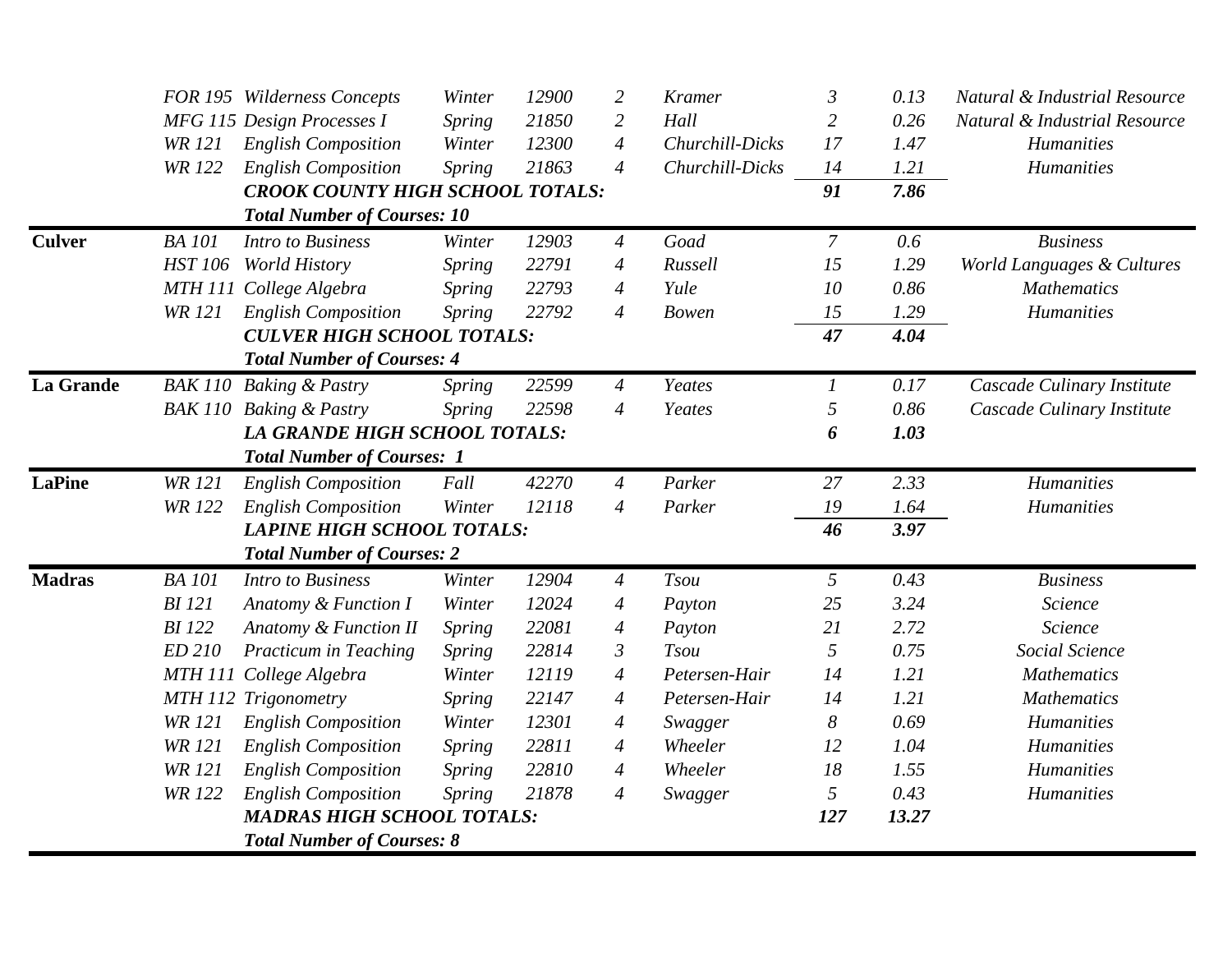| <b>Mountain</b> | <b>BA</b> 111  | <b>Applied Accounting I</b>                        | <b>Spring</b> | 22628 | $\mathfrak{Z}$   | <b>Riper</b>    | $\overline{A}$ | 0.26 | <b>Business</b>                     |
|-----------------|----------------|----------------------------------------------------|---------------|-------|------------------|-----------------|----------------|------|-------------------------------------|
| <b>View</b>     | <b>BAK 110</b> | <b>Baking &amp; Pastry</b>                         | <b>Spring</b> | 22770 | 4                | Schmitz         | 1              | 0.17 | Cascade Culinary Institute          |
|                 | <b>BI</b> 121  | Anatomy & Function I                               | Winter        | 12286 | 4                | Leapaldt        | 31             | 4.01 | Science                             |
|                 | <b>BI</b> 121  | Anatomy & Function I                               | Winter        | 12288 | $\overline{4}$   | Leapaldt        | 23             | 2.98 | Science                             |
|                 | <b>BI</b> 121  | Anatomy & Function I                               | Winter        | 12289 | $\overline{A}$   | Leapaldt        | 24             | 3.11 | Science                             |
|                 | <b>BI</b> 122  | Anatomy & Function II                              | <i>Spring</i> | 22634 | 4                | Leapaldt        | 23             | 2.98 | Science                             |
|                 | <b>BI</b> 122  | Anatomy & Function II                              | <i>Spring</i> | 22084 | $\overline{4}$   | Leapaldt        | 27             | 3.49 | Science                             |
|                 | <b>BI</b> 122  | Anatomy & Function II                              | <b>Spring</b> | 22635 | $\overline{4}$   | Leapaldt        | 18             | 2.33 | Science                             |
|                 | <b>CIS 120</b> | <b>Computer Concepts</b>                           | <b>Spring</b> | 22771 | 4                | Riper           | $\overline{2}$ | 0.22 | <b>Computer Information Systems</b> |
|                 | CJ 100         | <b>Survey Criminal Justice</b>                     | Winter        | 12908 | $\mathfrak{Z}$   | Taroli          | 14             | 0.91 | Social Science                      |
|                 | CJ 100         | <b>Survey Criminal Justice</b>                     | <i>Spring</i> | 22632 | $\mathfrak{Z}$   | Taroli          | 17             | 1.1  | Social Science                      |
|                 |                | <b>CUL 110 Culinary Foundations I</b>              | Spring        | 22772 | $\overline{A}$   | Schmitz         | 8              | 1.38 | Cascade Culinary Institute          |
|                 |                | <b>ENG 104 Intro to Literature: Fiction Winter</b> |               | 12311 | $\overline{A}$   | Clements, M     | 19             | 1.64 | <b>Humanities</b>                   |
|                 |                | ENG 106 Intro to Literature: Poetry Spring         |               | 22142 | $\overline{4}$   | Clements, M     | 18             | 1.55 | <b>Humanities</b>                   |
|                 | FA 101         | Introduction to Film                               | Winter        | 12334 | $\mathfrak{Z}$   | Clements, J     | 20             | 1.29 | <b>Humanities</b>                   |
|                 | FA 101         | Introduction to Film                               | Winter        | 12333 | $\mathfrak{Z}$   | Clements, J     | 22             | 1.42 | <b>Humanities</b>                   |
|                 | FA 101         | Introduction to Film                               | Winter        | 12332 | $\mathfrak{Z}$   | Clements, J     | 11             | 0.71 | <b>Humanities</b>                   |
|                 |                | HHP 270 Sport and Exercise                         | <i>Spring</i> | 22637 | $\mathfrak{Z}$   | Chroninger      | 17             | 1.1  | Health & Human Performance          |
|                 |                | HHP 270 Sport and Exercise                         | Winter        | 12915 | $\mathfrak{Z}$   | Chroninger      | 16             | 1.04 | Health & Human Performance          |
|                 |                | HHP 270 Sport and Exercise                         | <b>Spring</b> | 22638 | $\mathfrak{Z}$   | Chroninger      | 28             | 1.81 | Health & Human Performance          |
|                 |                | HHP 270 Sport and Exercise                         | Winter        | 12914 | $\mathfrak{Z}$   | Chroninger      | 23             | 1.49 | Health & Human Performance          |
|                 |                | <b>MFG 101 Blueprint Reading</b>                   | <b>Spring</b> | 22636 | $\overline{c}$   | <b>Schrader</b> | 15             | 1.94 | Natural & Industrial Resource       |
|                 |                | MTH 111 College Algebra                            | Fall          | 42264 | $\overline{A}$   | Sieveking       | 17             | 1.47 | <b>Mathematics</b>                  |
|                 |                | MTH 111 College Algebra                            | Fall          | 42562 | $\overline{4}$   | Romero          | 18             | 1.55 | <b>Mathematics</b>                  |
|                 |                | MTH 111 College Algebra                            | Fall          | 42561 | $\overline{4}$   | Sieveking       | 16             | 1.38 | <b>Mathematics</b>                  |
|                 |                | MTH 111 College Algebra                            | Fall          | 42262 | $\overline{A}$   | Campagna        | 24             | 2.07 | <b>Mathematics</b>                  |
|                 |                | MTH 111 College Algebra                            | Fall          | 42560 | 4                | Campagna        | $\mathfrak{Z}$ | 0.26 | <b>Mathematics</b>                  |
|                 |                | MTH 111 College Algebra                            | Fall          | 42283 | $\overline{4}$   | Campagna        | 19             | 1.64 | <b>Mathematics</b>                  |
|                 |                | MTH 111 College Algebra                            | Fall          | 42263 | $\boldsymbol{4}$ | <b>Shore</b>    | 17             | 1.47 | <b>Mathematics</b>                  |
|                 |                | MTH 111 College Algebra                            | Fall          | 42266 | 4                | Romero          | 18             | 1.55 | <b>Mathematics</b>                  |
|                 |                | MTH 111 College Algebra                            | Fall          | 42563 | $\overline{4}$   | <b>Shore</b>    | 20             | 1.73 | <b>Mathematics</b>                  |
|                 |                | MTH 112 Trigonometry                               | Winter        | 12077 | $\overline{4}$   | Campagna        | 18             | 1.55 | <b>Mathematics</b>                  |
|                 |                |                                                    |               |       |                  |                 |                |      |                                     |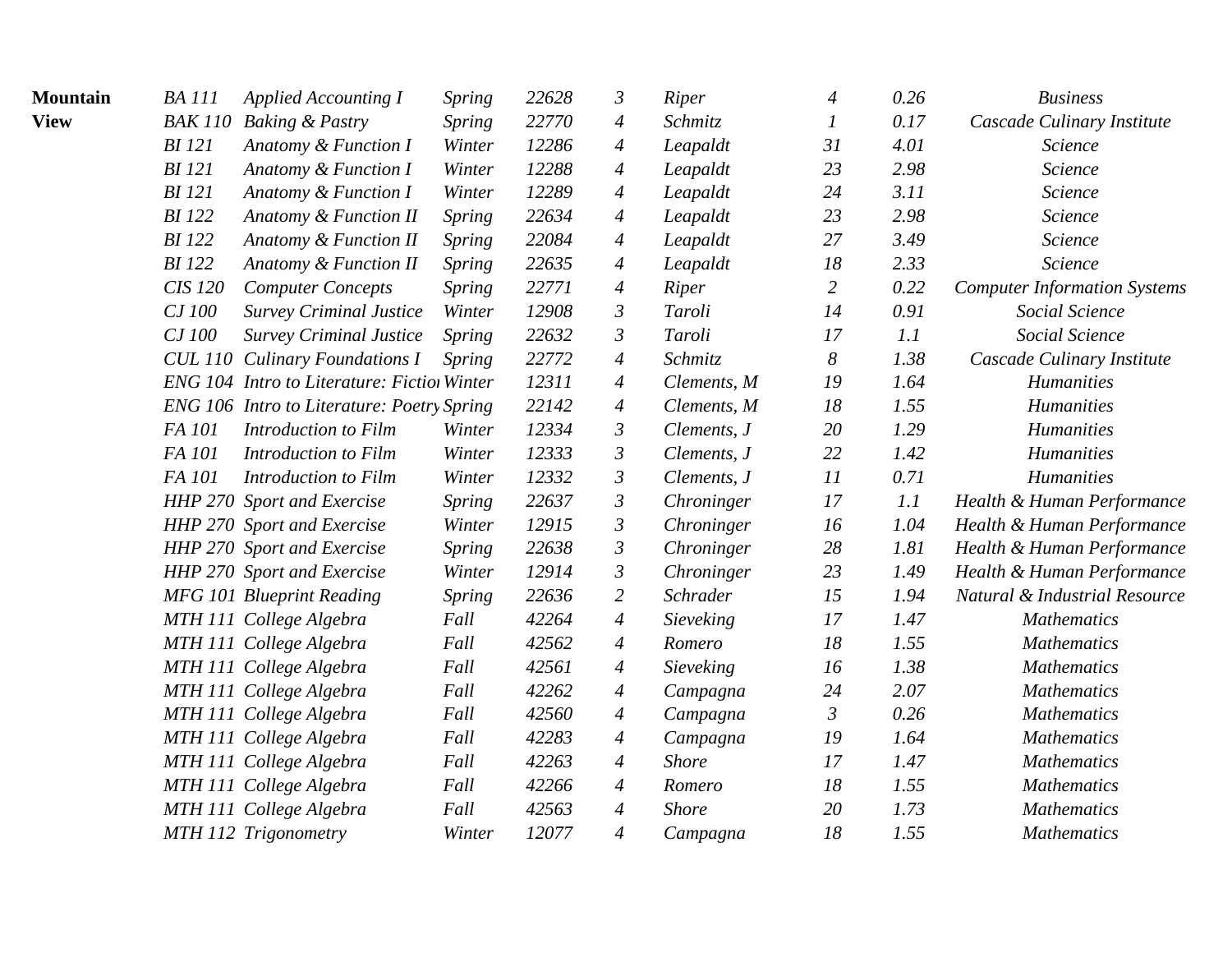|                | MTH 112 Trigonometry               | Winter        | 12379 | 4              | Sieveking     | 17   | 1.47   | <b>Mathematics</b>        |
|----------------|------------------------------------|---------------|-------|----------------|---------------|------|--------|---------------------------|
|                | MTH 112 Trigonometry               | Winter        | 12078 | $\overline{4}$ | Romero        | 16   | 1.38   | <b>Mathematics</b>        |
|                | MTH 112 Trigonometry               | Winter        | 12072 | 4              | <b>Shore</b>  | 17   | 1.47   | <b>Mathematics</b>        |
|                | MTH 112 Trigonometry               | Winter        | 12074 | $\overline{4}$ | Sieveking     | 14   | 1.21   | <b>Mathematics</b>        |
|                | MTH 112 Trigonometry               | Winter        | 12071 | $\overline{4}$ | Campagna      | 23   | 1.98   | <b>Mathematics</b>        |
|                | MTH 112 Trigonometry               | Winter        | 12380 | $\overline{4}$ | <b>Shore</b>  | 10   | 0.86   | <b>Mathematics</b>        |
|                | MTH 112 Trigonometry               | Winter        | 12073 | $\overline{4}$ | Romero        | 18   | 1.55   | <b>Mathematics</b>        |
|                | MTH 113 Topics in Precalculus      | Spring        | 21867 | $\overline{4}$ | Sieveking     | 10   | 0.86   | <b>Mathematics</b>        |
|                | MTH 113 Topics in Precalculus      | <b>Spring</b> | 21872 | 4              | <b>Shore</b>  | 15   | 1.29   | <b>Mathematics</b>        |
|                | MTH 113 Topics in Precalculus      | Spring        | 21866 | $\overline{4}$ | Campagna      | 14   | 1.21   | <b>Mathematics</b>        |
|                | MTH 113 Topics in Precalculus      | <b>Spring</b> | 22128 | $\overline{4}$ | <b>Shore</b>  | 6    | 0.52   | <b>Mathematics</b>        |
|                | MTH 113 Topics in Precalculus      | Spring        | 22130 | $\overline{4}$ | Romero        | 18   | 1.55   | <b>Mathematics</b>        |
|                | MTH 113 Topics in Precalculus      | Spring        | 22129 | $\overline{4}$ | Campagna      | 23   | 1.98   | <b>Mathematics</b>        |
|                | MTH 113 Topics in Precalculus      | Spring        | 22131 | $\overline{4}$ | Sieveking     | 14   | 1.21   | <b>Mathematics</b>        |
|                | MTH 113 Topics in Precalculus      | Spring        | 21870 | $\overline{4}$ | Romero        | 16   | 1.38   | <b>Mathematics</b>        |
|                | MTH 251 Calculus I                 | Winter        | 12374 | $\overline{4}$ | Sieveking     | 29   | 3.75   | <b>Mathematics</b>        |
|                | MTH 251 Calculus I                 | Winter        | 12373 | 4              | Campagna      | 43   | 5.56   | <b>Mathematics</b>        |
|                | MTH 252 Calculus II                | Spring        | 22135 | 4              | Campagna      | 39   | 5.05   | <b>Mathematics</b>        |
|                | MTH 252 Calculus II                | Spring        | 21868 | $\overline{4}$ | Sieveking     | 23   | 2.98   | <b>Mathematics</b>        |
|                | <b>MUS 101 Music Fundamentals</b>  | <b>Spring</b> | 22627 | $\mathfrak{Z}$ | <b>Burton</b> | 5    | 0.32   | Fine Arts & Communication |
| <b>PSY 201</b> | Mind and Brain                     | Spring        | 22795 | $\overline{4}$ | Vallerga      | 21   | 1.81   | Social Science            |
| <b>PSY 202</b> | Mind and Society                   | <b>Spring</b> | 22631 | $\overline{4}$ | Vallerga      | 21   | 1.81   | Social Science            |
| <b>WR 121</b>  | <b>English Composition</b>         | Winter        | 12304 | $\overline{4}$ | Clements, M   | 28   | 2.42   | <b>Humanities</b>         |
| <b>WR</b> 121  | <b>English Composition</b>         | Winter        | 12662 | $\overline{4}$ | Clements, J   | 16   | 1.38   | <b>Humanities</b>         |
| <b>WR 121</b>  | <b>English Composition</b>         | Winter        | 12303 | $\overline{4}$ | Clements, M   | 14   | 1.21   | <b>Humanities</b>         |
| <b>WR</b> 121  | <b>English Composition</b>         | Winter        | 12909 | $\overline{4}$ | Clements, J   | 32   | 2.76   | <b>Humanities</b>         |
| <b>WR 122</b>  | <b>English Composition</b>         | Spring        | 22120 | $\overline{4}$ | Clements, J   | 13   | 1.12   | Humanities                |
| <b>WR 122</b>  | <b>English Composition</b>         | <b>Spring</b> | 22121 | 4              | Clements, J   | 22   | 1.9    | <b>Humanities</b>         |
| <b>WR 122</b>  | <b>English Composition</b>         | Spring        | 22122 | $\overline{4}$ | Clements, M   | 15   | 1.29   | <b>Humanities</b>         |
| <b>WR 122</b>  | <b>English Composition</b>         | <b>Spring</b> | 22123 | $\overline{A}$ | Clements, M   | 22   | 1.9    | <b>Humanities</b>         |
|                | <b>MT VIEW HIGH SCHOOL TOTALS:</b> |               |       |                |               | 1125 | 106.78 |                           |
|                | <b>Total Number of Courses: 22</b> |               |       |                |               |      |        |                           |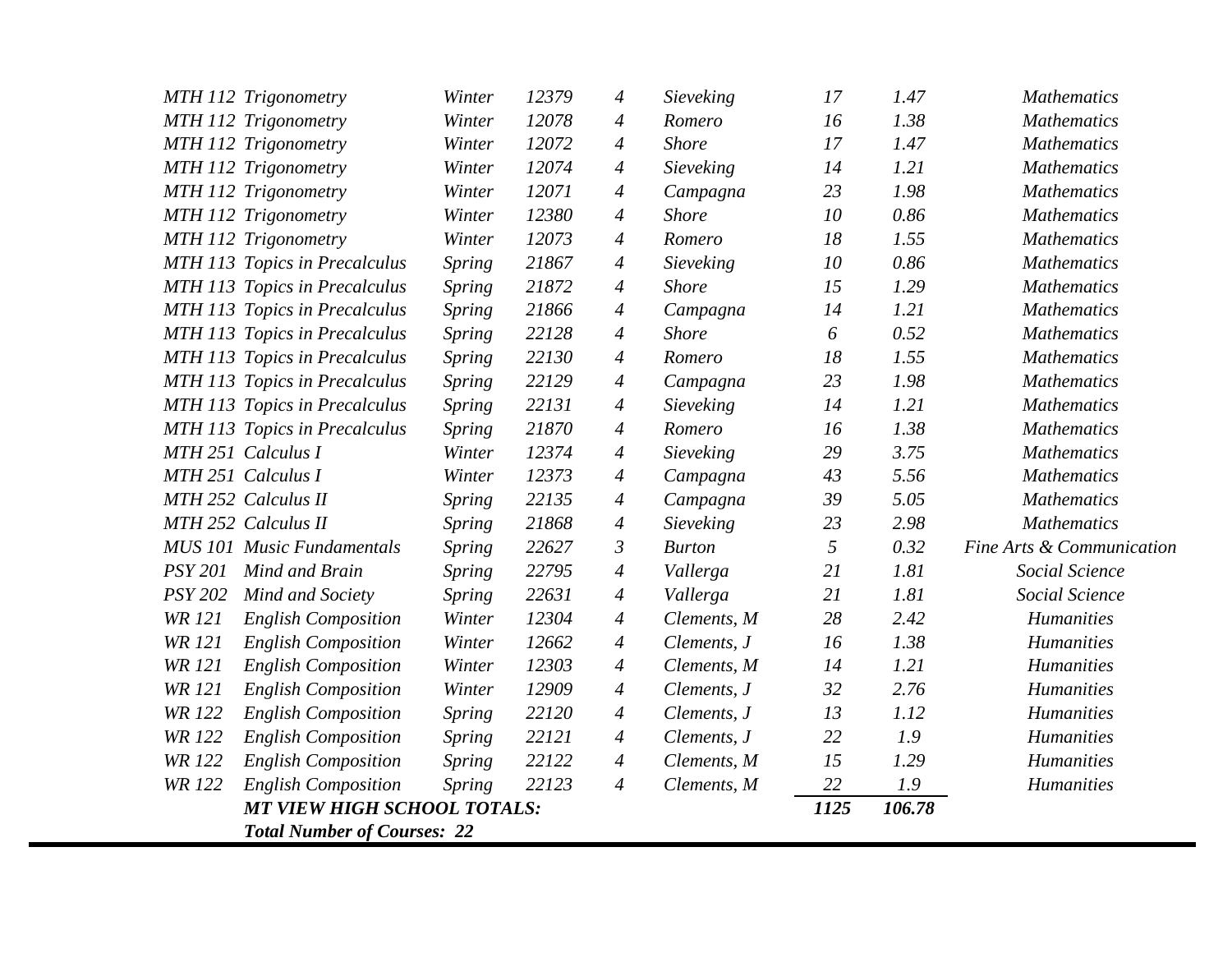| Redmond                     | <b>BA</b> 101  | Intro to Business                          | Fall          | 42578 | $\overline{4}$   | Lillis        | 10             | 0.86  | <b>Business</b>               |
|-----------------------------|----------------|--------------------------------------------|---------------|-------|------------------|---------------|----------------|-------|-------------------------------|
|                             | <b>BA</b> 111  | <b>Applied Accounting I</b>                | Winter        | 12022 | $\mathfrak{Z}$   | Lillis        | $\mathfrak{Z}$ | 0.19  | <b>Business</b>               |
|                             |                | MFG 103 Welding Technology I               | <b>Spring</b> | 22812 | $\mathfrak{Z}$   | Kernion       |                | 0.19  | Natural & Industrial Resource |
|                             |                | MFG 115 Design Processes I                 | Winter        | 12906 | 2                | Kernion       | 5              | 0.65  | Natural & Industrial Resource |
|                             |                | MFG 115 Design Processes I                 | <b>Spring</b> | 22116 | $\overline{2}$   | Winger        |                | 0.13  | Natural & Industrial Resource |
|                             |                | MTH 111 College Algebra                    | Winter        | 12388 | $\boldsymbol{4}$ | Schiedler     | 16             | 1.38  | <b>Mathematics</b>            |
|                             |                | MTH 111 College Algebra                    | Fall          | 42566 | $\overline{4}$   | Schiedler     | 18             | 1.55  | <b>Mathematics</b>            |
|                             |                | <b>REDMOND HIGH SCHOOL TOTALS:</b>         |               |       |                  |               | 54             | 4.95  |                               |
|                             |                | <b>Total Number of Courses: 5</b>          |               |       |                  |               |                |       |                               |
| <b>Redmond</b>              | <b>BI</b> 101  | General Biology: Cells                     | Fall          | 42301 | 4                | <b>Baxter</b> | 17             | 2.2   | Science                       |
| Proficiency                 | <b>BI</b> 102  | General Biology: Evol.                     | Winter        | 12079 | 4                | <b>Baxter</b> | 17             | 2.2   | Science                       |
| <b>Academy (RPA) BI 103</b> |                | General Biology: Ecol.                     | <i>Spring</i> | 22127 | 4                | <b>Baxter</b> | 16             | 2.07  | Science                       |
|                             | <b>BI</b> 121  | Anatomy & Function I                       | Fall          | 42295 | 4                | <b>Baxter</b> | 18             | 2.33  | Science                       |
|                             | <b>BI</b> 122  | Anatomy & Function II                      | Winter        | 12023 | 4                | <b>Baxter</b> | 16             | 2.07  | Science                       |
|                             | CJ 100         | <b>Survey Criminal Justice</b>             | Spring        | 22607 | $\mathfrak{Z}$   | Killpack      | 14             | 0.91  | Social Science                |
|                             | <b>HST 102</b> | Hist of Western Civ                        | <b>Spring</b> | 22803 | $\overline{A}$   | <b>Berlin</b> | 9              | 0.78  | World Languages & Cultures    |
|                             |                |                                            |               |       |                  |               |                |       |                               |
|                             |                | <b>REDMOND PROFICIENCY ACADEMY TOTALS:</b> |               |       |                  |               | 107            | 12.56 |                               |
|                             |                | <b>Total Number of courses: 7</b>          |               |       |                  |               |                |       |                               |
| <b>Ridgeview</b>            | <b>BA</b> 101  | <b>Intro to Business</b>                   | Winter        | 12283 | 4                | Crouch        | 17             | 1.47  | <b>Business</b>               |
|                             | <b>BI</b> 101  | <b>General Biology: Cells</b>              | Fall          | 42576 | $\overline{A}$   | Dewey         | 22             | 2.85  | Science                       |
|                             | <b>BI</b> 102  | General Biology: Evol.                     | Winter        | 12390 | $\overline{4}$   | Dewey         | 15             | 1.94  | Science                       |
|                             | <b>BI</b> 102  | General Biology: Evol.                     | Winter        | 12391 | 4                | Dewey         | 12             | 1.55  | Science                       |
|                             | ED 140         | Introduction to ECE                        | Winter        | 13027 | $\overline{A}$   | Moore         | 4              | 0.52  | Social Science                |
|                             | ED 150         | Enviro & Curric in ECE                     | <b>Spring</b> | 22805 | $\overline{4}$   | Moore         | 5              | 0.65  | Social Science                |
|                             | ED 173         | Movement, Music & Arts                     | Spring        | 22606 | $\mathfrak{Z}$   | Moore         |                | 0.11  | Social Science                |
|                             | GS 108         | Physical Science: Ocean                    | Spring        | 22146 | 4                | Dewey         | 19             | 2.05  | Science                       |
|                             | GS 108         | <b>Physical Science: Ocean</b>             | <b>Spring</b> | 21876 | 4                | Dewey         | 18             | 1.94  | Science                       |
|                             |                | MFG 115 Design Processes I                 | <i>Spring</i> | 22620 | $\overline{2}$   | O'Neill       | 7              | 0.91  | Natural & Industrial Resource |
|                             |                | MTH 111 College Algebra                    | Fall          | 42574 | $\overline{4}$   | <i>Irby</i>   | 28             | 2.42  | <b>Mathematics</b>            |
|                             |                | MTH 111 College Algebra                    | Fall          | 42606 | $\overline{A}$   | <i>Irby</i>   | 8              | 0.69  | <b>Mathematics</b>            |
|                             |                | MTH 111 College Algebra                    | Fall          | 42575 | 4                | <i>Irby</i>   | 14             | 1.21  | <b>Mathematics</b>            |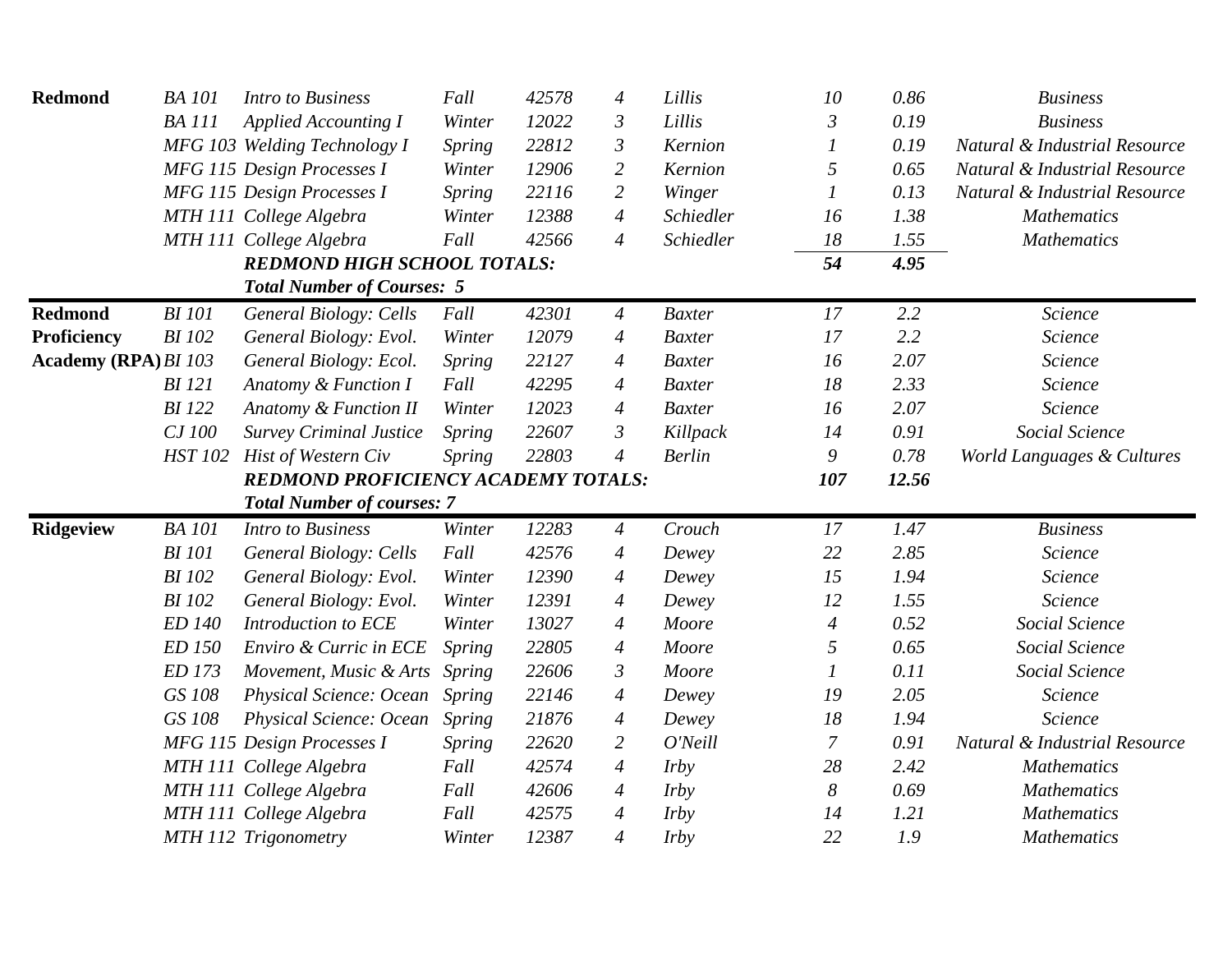|                |               | MTH 112 Trigonometry                          | Spring        | 22145            | $\overline{A}$ | <i>Irby</i>      | 23               | 1.98       | <b>Mathematics</b>            |
|----------------|---------------|-----------------------------------------------|---------------|------------------|----------------|------------------|------------------|------------|-------------------------------|
|                |               | MTH 251 Calculus I                            | Winter        | 12375            | $\overline{4}$ | <i>Irby</i>      | 18               | 2.33       | <b>Mathematics</b>            |
|                |               | MTH 252 Calculus II                           | Spring        | 21896            | $\overline{4}$ | <i>Irby</i>      | 18               | 2.33       | <b>Mathematics</b>            |
|                |               | <b>RIDGEVIEW HIGH SCHOOL TOTALS:</b>          |               |                  |                |                  | 251              | 26.85      |                               |
|                |               | <b>Total Number of Courses: 11</b>            |               |                  |                |                  |                  |            |                               |
| <b>Sisters</b> | EMT 170 EMS   |                                               | <b>Spring</b> | 22797            | $\overline{2}$ | Johnson          | $\mathfrak{Z}$   | 0.13       | Natural & Industrial Resource |
|                |               | <b>EMT 175</b> Intro to Emergency SVCS Spring |               | 22798            | $\mathfrak{Z}$ | Johnson          | $\mathfrak{Z}$   | 0.19       | Natural & Industrial Resource |
|                |               | <b>SISTERS HIGH SCHOOL TOTALS:</b>            |               |                  |                |                  | 6                | 0.32       |                               |
|                |               | <b>Total Number of Courses: 2</b>             |               |                  |                |                  |                  |            |                               |
| <b>Summit</b>  | <b>BI</b> 121 | Anatomy & Function I                          | <b>Spring</b> | 22591            | $\overline{4}$ | Colquhoun        | $\overline{7}$   | 0.91       | Science                       |
|                | <b>BI</b> 121 | Anatomy & Function I                          | <i>Spring</i> | 22115            | $\overline{A}$ | Colquhoun        | $\boldsymbol{8}$ | 1.04       | Science                       |
|                | <b>BI</b> 121 | Anatomy & Function I                          | Spring        | 22592            | $\overline{A}$ | Colquhoun        | 8                | 1.04       | Science                       |
|                | <b>BI</b> 121 | Anatomy & Function I                          | Spring        | 22593            | $\overline{4}$ | Colquhoun        | 6                | 0.78       | Science                       |
|                | CJ 100        | <b>Survey Criminal Justice</b>                | Winter        | 12907            | $\mathfrak{Z}$ | Vincent          | 14               | 0.91       | Social Science                |
|                |               | MFG 115 Design Processes I                    | Spring        | 21861            | $\overline{2}$ | Remiker          | 13               | 1.68       | Natural & Industrial Resource |
|                |               | MTH 111 College Algebra                       | Winter        | 12389            | $\overline{4}$ | Greenwood        | 12               | 1.04       | <b>Mathematics</b>            |
|                |               | MTH 111 College Algebra                       | Winter        | 12992            | $\overline{4}$ | Greenwood        | 10               | 0.86       | <b>Mathematics</b>            |
|                |               | MTH 111 College Algebra                       | Winter        | 12993            | $\overline{4}$ | Greenwood        | 13               | 1.12       | <b>Mathematics</b>            |
|                |               | MTH 111 College Algebra                       | Winter        | 12994            | $\overline{4}$ | Greenwood        | 16               | 1.38       | <b>Mathematics</b>            |
|                |               | MTH 111 College Algebra                       | Winter        | 12991            | $\overline{A}$ | Greenwood        | 11               | 0.95       | <b>Mathematics</b>            |
|                |               | MTH 251 Calculus I                            | Fall          | 42284            | $\overline{4}$ | Quick            | $\overline{7}$   | 0.91       | <b>Mathematics</b>            |
|                |               | MTH 252 Calculus II                           | Winter        | 12902            | $\overline{4}$ | Quick            | $\overline{4}$   | 0.52       | <b>Mathematics</b>            |
|                |               | <b>SUMMIT HIGH SCHOOL TOTALS:</b>             |               |                  |                |                  | 129              | 13.14      |                               |
|                |               | <b>Total Number of Courses: 6</b>             |               |                  |                |                  |                  |            |                               |
| <b>TOTALS</b>  |               |                                               |               |                  |                |                  | 2210             | 218.57     |                               |
|                |               | FTE GENERATED BY DEPARTMENT                   |               |                  |                |                  |                  |            |                               |
|                |               | <b>Department</b>                             |               | <b>Courses</b>   |                | <b>Sections</b>  | <b>Seats</b>     | <b>FTE</b> |                               |
|                |               |                                               |               |                  |                |                  | <b>Taken</b>     |            |                               |
|                |               | <b>Business</b>                               |               | $\overline{2}$   |                | 8                | 57               | 4.76       |                               |
|                |               | <b>Cascade Culinary Institute</b>             |               | $\boldsymbol{2}$ |                | 6                | 18               | 3.1        |                               |
|                |               | <b>Computer Information Systems</b>           |               | $\boldsymbol{l}$ |                | $\boldsymbol{l}$ | $\overline{2}$   | 0.22       |                               |